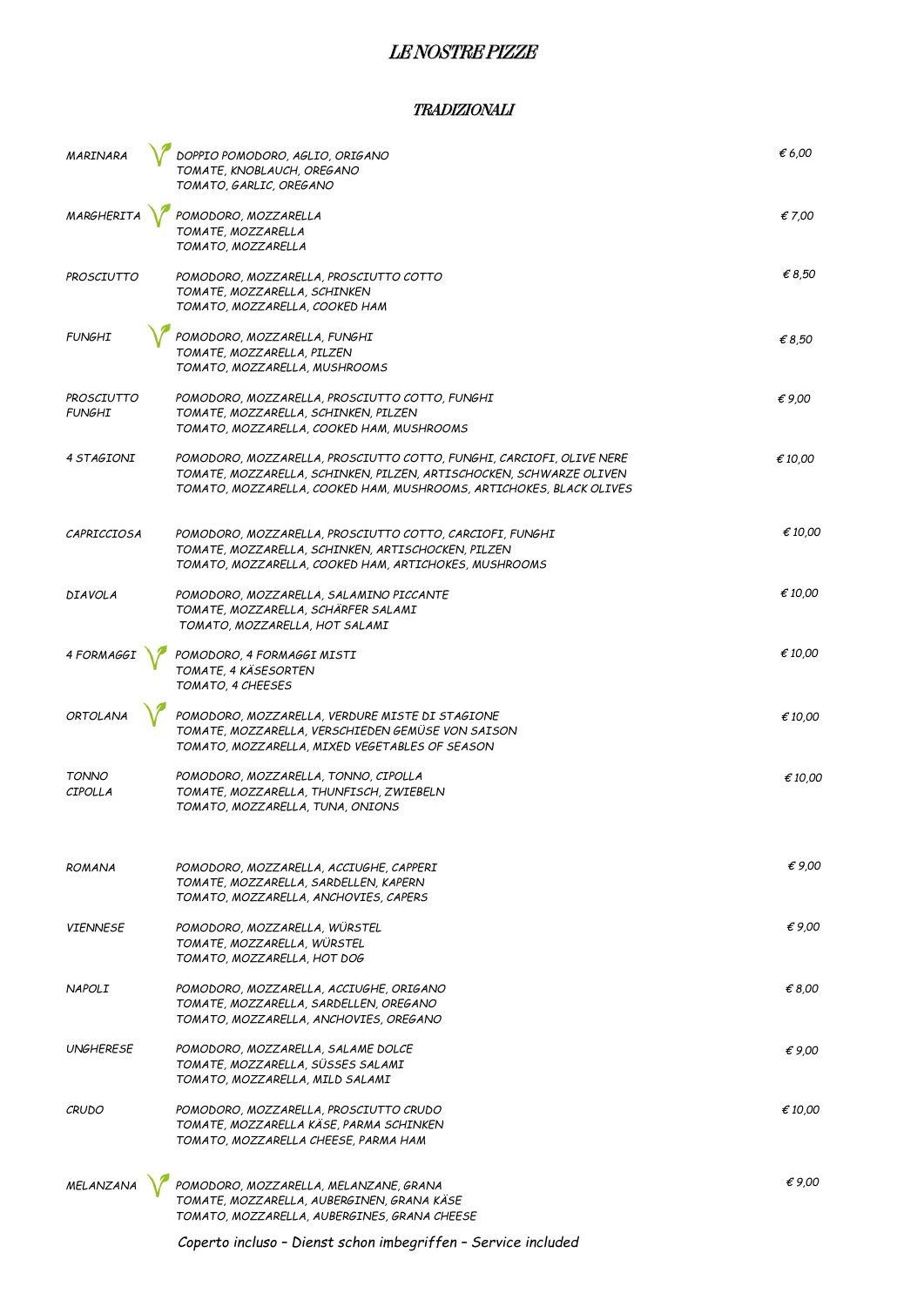| <b>SPECK</b>    | POMODORO, MOZZARELLA, SPECK<br>TOMATE, MOZZARELLA KÄSE, SPECK<br>TOMATO, MOZZARELLA CHEESE, SPECK                                                                                                                                                                                        | €9.00           |
|-----------------|------------------------------------------------------------------------------------------------------------------------------------------------------------------------------------------------------------------------------------------------------------------------------------------|-----------------|
| <b>BUFALINA</b> | POMODORO, MOZZARELLA DI BUFALA, BASILICO<br>TOMATEN, BÜFFEL MOZZARELLA, BASILIKUM<br>TOMATO, BUFFALO MOZZARELLA, BASIL                                                                                                                                                                   | $\epsilon$ 9.50 |
| <b>SURF</b>     | POMODORO, MOZZARELLA, VERDURE MISTE, SALAMINO PICCANTE, WÜRSTEL, FUNGHI, PEPERONI LOMBARDI VERDI<br>TOMATE, MOZZARELLA KÄSE, GEMISCHTE GEMÜSE, SCHÄRFER SALAMI, WÜRSTEL, PILZEN, PAPRIKASCHOTEN<br>TOMATO, MOZZARELLA CHEESE, MIXED VEGETABLES, HOT SALAMI, HOT DOG, MUSHROOMS, PEPPERS  | € 10.00         |
| <b>ZINGARA</b>  | POMODORO, PORCINI, PEPERONI LOMBARDI VERDI, GRANA, ACCIUGHE, OLIVE NERE, CIPOLLA, AGLIO<br>TOMATE, PORCINI PILZE, PAPRIKASCHOTEN, GRANA KÄSE, SARDELLE, SCHWARZE OLIVEN, ZWIBELN, KNOBLAUCH<br>TOMATO, PORCINI MUSHROOMS, PEPPERS, GRANA CHEESE, ANCHOVIES, BLACK OLIVES, ONIONS, GARLIC | € 10.00         |

## PIZZE BIANCHE (SENZA POMODORO)

| CALABRESE   | MOZZARELLA, AGLIO, SALAMINO, OLIVE NERE<br>MOZZARELLA, KNOBLAUCH, SCHARFER SALAMI, SCHWARZE OLIVEN<br>MOZZARELLA, GARLIC, HOT SALAMI, BLACK OLIVES                                                                       | €9.00   |
|-------------|--------------------------------------------------------------------------------------------------------------------------------------------------------------------------------------------------------------------------|---------|
| PORFINA     | MOZZARELLA, GORGONZOLA, NOCI, SPECK<br>MOZZARELLA, GORGONZOLA KÄSE, NUSSE, BAUCHSPECK<br>MOZZARELLA, GORGONZOLA CHEESE, NUT, SMOCKED HAM                                                                                 | €9.00   |
| LEA         | MOZZARELLA, BUFALA, CRUDO<br>MOZZARELLA, BUFALA MOZZARELLA, ROH SCHINKEN<br>MOZZARELLA, BUFFALO MOZZARELLA, SMOKED HAM                                                                                                   | € 10.00 |
| FOCACCIA    | PASTA PIZZA, ROSMARINO, SALE, OLIO<br>PIZZA - TEIG, ROSMARIN, SALZ, ÖL<br>PIZZA DOUGH, ROSEMARY, SALT, OIL                                                                                                               | €4,00   |
| <b>ELBA</b> | MOZZARELLA, BRIE, PHILADELPHIA, RUCOLA, GRANA E BRESAOLA<br>MOZZARELLA, BRIEKÄSE, PHILADELPHIA, RAUKE, GRANA, BRESAOLA<br>MOZZARELLA, BRIE, PHILADELPHIA ROCKETSALAD, GRANA & BRESAOLA                                   | € 10.00 |
| SOLE        | MOZZARELLA, OLIVE NERE, POMODORINI, PROSCIUTTO CRUDO, ACCIUGHE E BASILICO<br>MOZZARELLA, OLIVEN, KIRSCHTOMATEN, ROHSCHINCKEN, ANSCHOVIS UND BASILIKUM<br>MOZZARELLA, OLIVES, CHERRY-TOMATOES, RAW HAM, ANCHOVY AND BASIL | € 10.00 |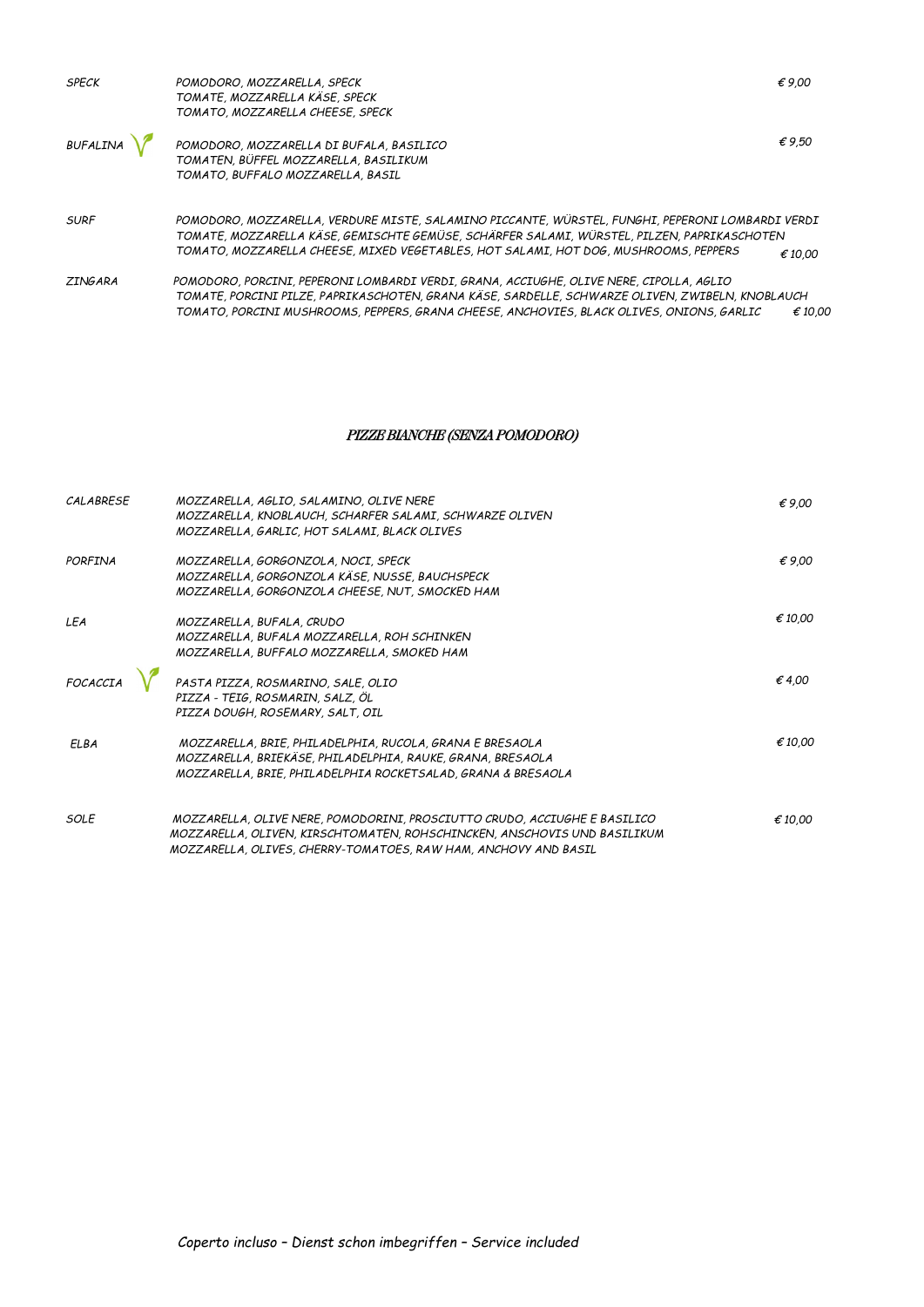## PIZZE ROSSE (SENZA MOZZARELLA)

| SICILIANA | POMODORO, OLIVE, CAPPERI, SALAMINO, AGLIO                         | €9.00   |
|-----------|-------------------------------------------------------------------|---------|
|           | TOMATEN, OLIVEN, KAPERN, SCHARFESS SALAMI, KNOBLAUCH              |         |
|           | TOMATO, OLIVED, CAPER, HOT SALAMI, GARLIC,                        |         |
| PESCATORA | POMODORO, FRUTTI DI MARE MISTI, POMODORINI, AGLIO                 | € 10.00 |
|           | TOMATEN, MEERESFRÜCHTE, KLEINE TOMATEN, KNOBLAUCH                 |         |
|           | TOMATO, SEAFOOD, LITTLE TOMATO, GARLIC                            |         |
| AQUILA    | POMODORO, PORCINI, SALAMINO, PEPERONCINO, GRANA                   | € 10.00 |
|           | TOMATEN, PILZE, SCHARFES SALAMI, KLEINE PFEFFERSCHOTE, GRANA KÄSE |         |
|           | TOMATO, MUSCHROOMS, HOT SALAMI, CHILLI PEPPER, GRANA CHEESE       |         |

*POKEMON POMODORO, MOZZARELLA, MAIS TOMATEN, MOZZARELLA, MAIS TOMATO, MOZZARELLA, CORN € 6,00 TOM & JERRY POMODORO, MOZZARELLA, WURSTEL TOMATEN, MOZZARELLA, WURSTEL TOMATO, MOZZARELLA, HOT DOG € 6,00 BABY POMODORO, MOZZARELLA TOMATEN, MOZZARELLA TOMATO, MOZZARELLA € 5,00*

PIZZE BABY

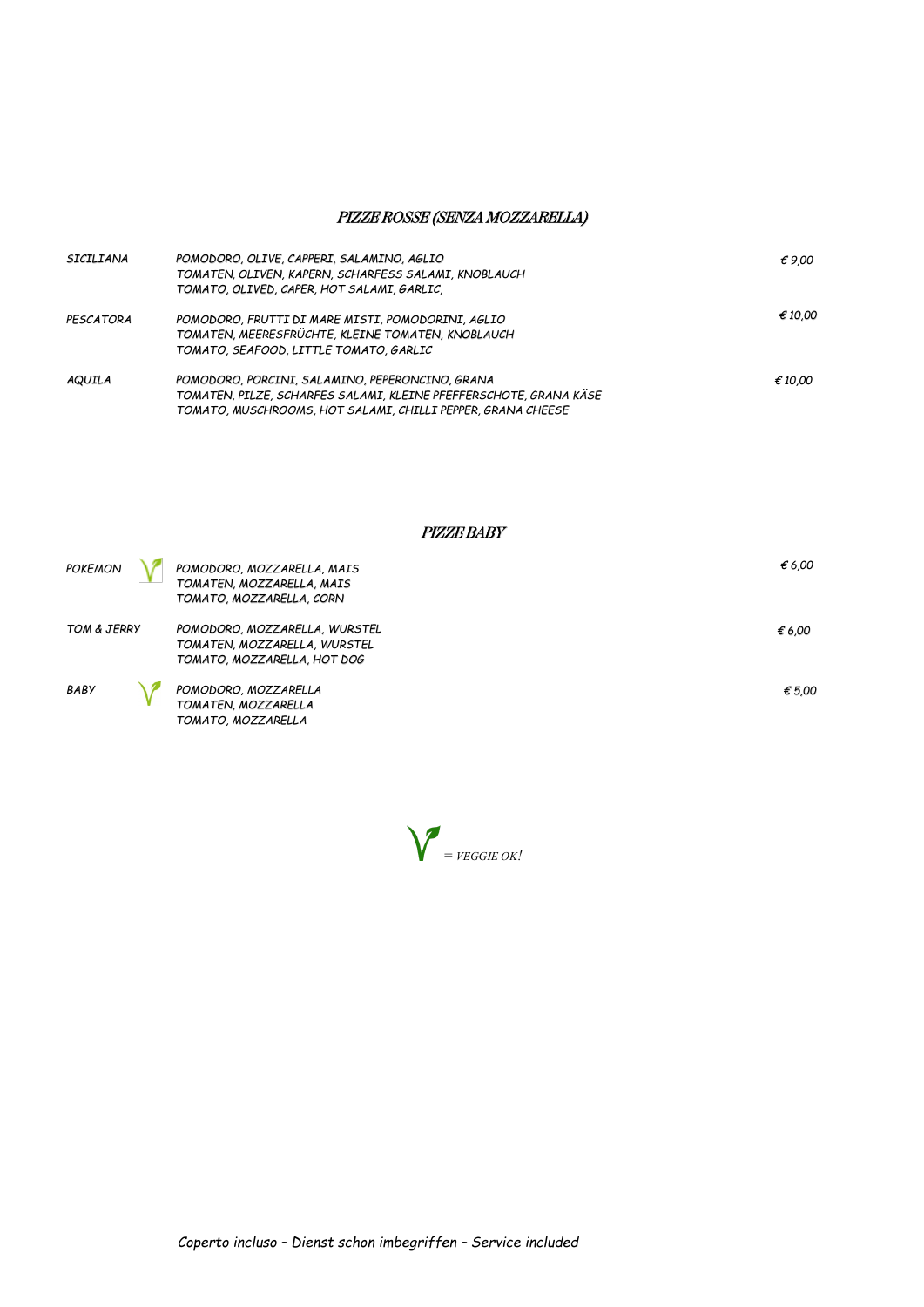### PIZZE SPECIALI

| <b>ZUCCHINE</b>  | POMODORO, MOZZARELLA, ZUCCHINE, GRANA<br>TOMATE, MOZZARELLA, ZUCCHINI, GRANA KÄSE<br>TOMATO, MOZZARELLA, COURGETTE, GRANA CHEESE                                                                                                            | $\epsilon$ 9.00 |
|------------------|---------------------------------------------------------------------------------------------------------------------------------------------------------------------------------------------------------------------------------------------|-----------------|
| CALZONE          | POMODORO, MOZZARELLA, PROSCIUTTO COTTO, FUNGHI<br>TOMATE, MOZZARELLA, SCHINKEN, RICOTTA, PILZEN<br>TOMATO, MOZZARELLA, COOKED HAM, RICOTTA CHEESE, MUSHROOMS                                                                                | $\epsilon$ 9.50 |
| HAWAII           | POMODORO, MOZZARELLA, PROSCIUTTO COTTO, ANANAS<br>TOMATE, MOZZARELLA, SCHINKEN, ANANAS<br>TOMATO, MOZZARELLA, COOKED HAM, PINEAPPLE                                                                                                         | $\epsilon$ 9.50 |
| <b>BELLARIVA</b> | POMODORO, MOZZARELLA, SALMONE, GRANA, RUCOLA, BUFALA<br>TOMATE, MOZZARELLA, LACHS, GRANA KÄSE, RAUKE, BUFALA MOZZARELLA<br>TOMATO, MOZZARELLA, SALMON, GRANA CHEESE, ROCKET, BUFFALO MOZZARELLA                                             | € 11.00         |
| <b>ESTATE</b>    | POMODORO, MOZZARELLA, RICOTTA, RUCOLA, POMODORINI, GRANA<br>TOMATE, MOZZARELLA, RICOTTA, RAUKE, KLEINE TOMATEN, GRANA KÄSE<br>TOMATOES, MOZZARELLA, RICOTTA, ROCKET, CHERRY TOMATOES, GRANA CHEESE                                          | € 10,00         |
| <b>FRANCESE</b>  | POMODORO, MOZZARELLA, FORMAGGIO BRIE, FUNGHI, PROSCIUTTO, SPECK<br>TOMATE, MOZZARELLA, BRIEKÄSE, PILZEN, SCHINKEN, BAUCHSPECK<br>TOMATO, MOZZARELLA, BRIE CHEESE, MUSHROOMS, HAM, SMOKED HAM                                                | €10,50          |
| <b>BOSCAIOLA</b> | POMODORO, MOZZARELLA, FUNGHI PORCINI, CRUDO, RUCOLA<br>TOMATE, MOZZARELLA, PILZEN, RAUKE, ROH SCHINKEN<br>TOMATO, MOZZARELLA, MUSHROOMS, ROCKET, SMOKED HAM                                                                                 | €10,50          |
| <b>MESSICANA</b> | POMODORO, MOZZARELLA, SALAMINO PICCANTE, CIPOLLE, PEPERONI, PORCINI<br>TOMATE, MOZZARELLA, SCHARFER SALAMI, ZWIEBELN, PAPRIKASCHOTEN, PILZE<br>TOMATO, MOZZARELLA, HOT SALAMI, ONIONS, PEPPERS, MUSHROOMS                                   | € 10,50         |
| <b>BERLINA</b>   | POMODORO, MOZZARELLA, PROSCIUTTO, FUNGHI, SALAMINO PICCANTE, UOVO<br>TOMATEN, MOZZARELLA, SCHINKEN, PILZE, SCHARFER SALAMI, EI<br>TOMATO, MOZZARELLA, HAM, MUSHROOMS, HOT SALAMI, EGG                                                       | €10,50          |
| <b>FORTE</b>     | POMODORO, MOZZARELLA, SPINACI, RICOTTA<br>TOMATE, MOZZARELLA, SPINAT, RICOTTA<br>TOMATO, MOZZARELLA, SPINACH, RICOTTA                                                                                                                       | € 8,50          |
| <b>VESUVIO</b>   | POMODORO, MOZZARELLA, SALAMINO PICCANTE, WURSTEL, PEPERONI, PEPERONCINO, UOVO<br>TOMATE, MOZZARELLA, SCHÄRFER SALAMI, WURSTEL, PEPERONE, KLEINE PFEFFERSCHOTE, EI<br>TOMATO, MOZZARELLA, HOT SALAMI, HOT DOG, PEPPER, HOT CHILI PEPPER, EGG | € 10,50         |
| AMATRICIANA      | POMODORO, MOZZARELLA, PANCETTA, CIPOLLA, PEPERONCINO<br>TOMATE, MOZZARELLA, BAUCHSPECK, ZWIEBEL, KLEINE PFEFFERSCHOTE<br>TOMATO, MOZZARELLA, BACON, ONION, HOT CHILI PEPPER                                                                 | € 10,00         |
| <b>TIROLESE</b>  | POMODORO, MOZZARELLA, CIPOLLA, SPECK<br>TOMATE, MOZZARELLA, ZWIBEL, BAUCHSPECK<br>TOMATO, MOZZARELLA, ONION, SMOKED HAM                                                                                                                     | $\epsilon$ 9,50 |
| MEZZALUNA        | POMODORO, MOZZARELLA, PROSCIUTTO, FUNGHI, SPINACI, POMODORINI<br>TOMATE, MOZZARELLA, SCHINKEN, PILZE, SPINAT, KLEINE TOMATEN<br>TOMATO, MOZZARELLA, HAM, MUSHROOM, SPINACH, CHERRYTOMATO                                                    | € 10,00         |
| VALTELLINA       | POMODORO, MOZZARELLA, BRESAOLA, RUCOLA, SCAGLIE DI GRANA<br>TOMATEN, MOZZARELLA, BÜNDMER FLEISCH, RAUKE, GRANA SPLITTERN<br>TOMATO, MOZZARELLA, DRY SALTED BEEF, ROCKET, GRANA SLIVERS                                                      | € 10.00         |
| AMERICANA        | POMODORO, MOZZARELLA, WURSTEL, PATATINE FRITTE<br>TOMATEN, MOZZARELLA, WURSTEL, POMMES FRITTES<br>TOMATO, MOZZARELLA, HOT DOG, FRENCH FRIES                                                                                                 | €9,50           |

*Coperto incluso – Dienst schon imbegriffen – Service included*